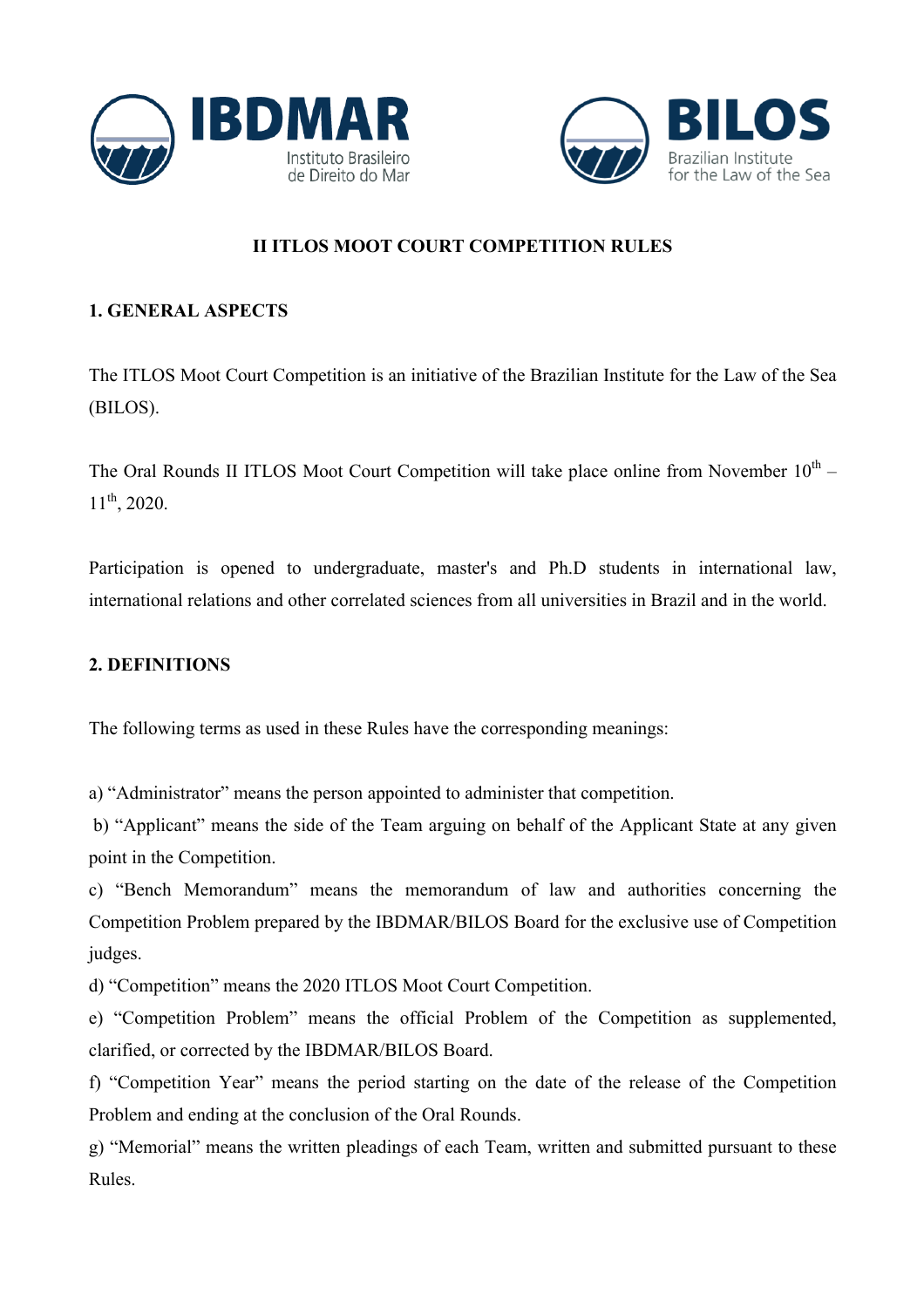h) "Official Team Contact" means the individual identified by the Team during the registration process for receipt of official team correspondence.

i) "Official Schedule" means the official timetable of the Competition, setting forth all relevant events and deadlines associated with the Competition.

j) "Oral Round" means a single match of oral presentation between two Teams, one representing Applicant and one representing Respondent.

k) "Penalty" means the consequence of a rule violation.

l) "Problem Clarifications and Corrections" means the official clarifications and corrections to the Problem.

m) "Respondent" means the side of the Team arguing on behalf of the Respondent state at any given point in the Competition.

n) "Rules" means these Official Rules of the Competition.

o) "Team" means a team of eligible students recognized by the IBDMAR/BILOS Board that registers to compete in the Competition.

p) "Team Advisor" means an individual, such as a coach or advisor, who at any time during the Competition Year has responsibility for organizing, advising, or training a Team, whether or not a member of the faculty of the institution represented by the Team.

q) "Team Member" means any eligible student who is registered as a competitor on behalf of a Team.

## **3. COMPETITION PROGRAM**

The Official Program of the Competition will be announced by the Organizing Committee until November  $2<sup>nd</sup>$ , 2020. The schedule of all rounds and parallel events to the Competition will also be indicated on the same day.

#### **4. HYPOTHETICAL CASE**

The hypothetical ITLOS Moot Court Case will be made available on the IBMDAR/BILOS website from June 5, 2020.

## **4.1. CLARIFICATION REQUEST**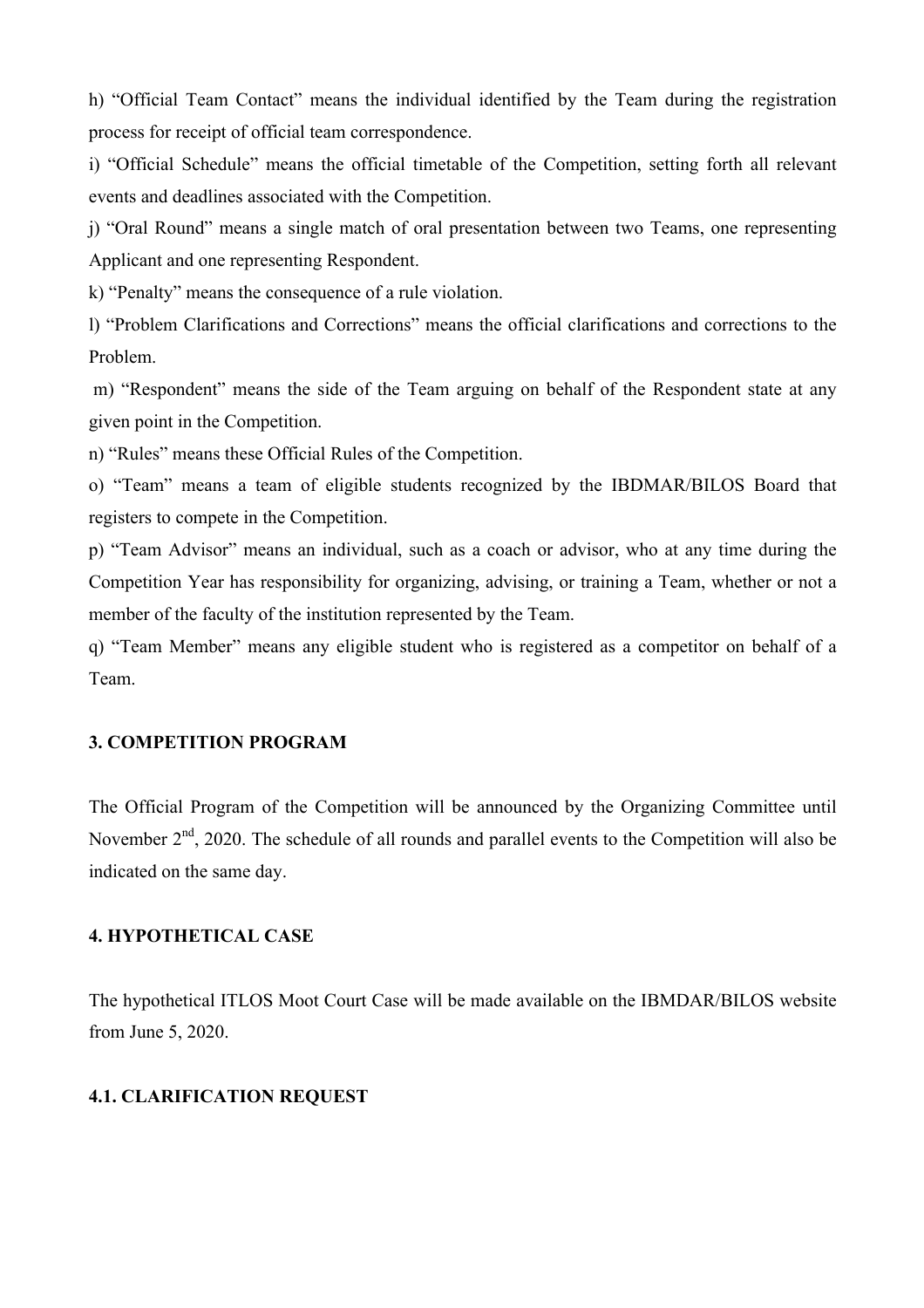Teams are allowed to send one clarification request containing questions on the hypothetical Case to contato@ibdmar.org. The deadline for sending these questions will be July 5, 2020. The answers to these questions will be made available on the IBDMAR/BILOS website until July 25, 2020.

### **5. LANGUAGE**

The official language of the Competition will be **English**. All documents and oral submissions must be presented in such language.

## **6. REGISTRATION**

**Deadline for registration**: Entries will be opened on June 8, 2020 and will be closed on August 10, 2020. Please note that the deadline for registration is different from that one for submitting the memorials.

Registration for the Competition will be conditioned to: i) Completion and submission of the registration form, (Link: http://www.ibdmar.org/inscricao-moot-court/); and ii) Online payment of the registration fee.

Registration is subject to the procedures described above and will only be confirmed after payment.

**Registration fee** *per team*: R\$ 250.00 (two hundred and fifty Brazilian Reais)

**Registration fee** *per team* (for teams with any member associated to IBDMAR/BILOS): R\$ 150.00 (one hundred and fifty Brazilian Reais)

## **7. STAGES OF THE COMPETITION**

The Competition will be carried out in two stages: written and oral.

The documents and presentations made by the team members, both in the written and oral stages, should be original and unpublished.

## **7.1. WRITTEN STAGE**

In the written stage, participants must submit written memorials to the Organizing Committee. All registered teams must send two full memorials: one representing the *Applicant* and the other representing the *Respondent*.

The memorials – one for the *Applicant* and other for the *Respondent* – will be evaluated by experts in International Law of the Sea and Public International Law. At this stage, the Organizing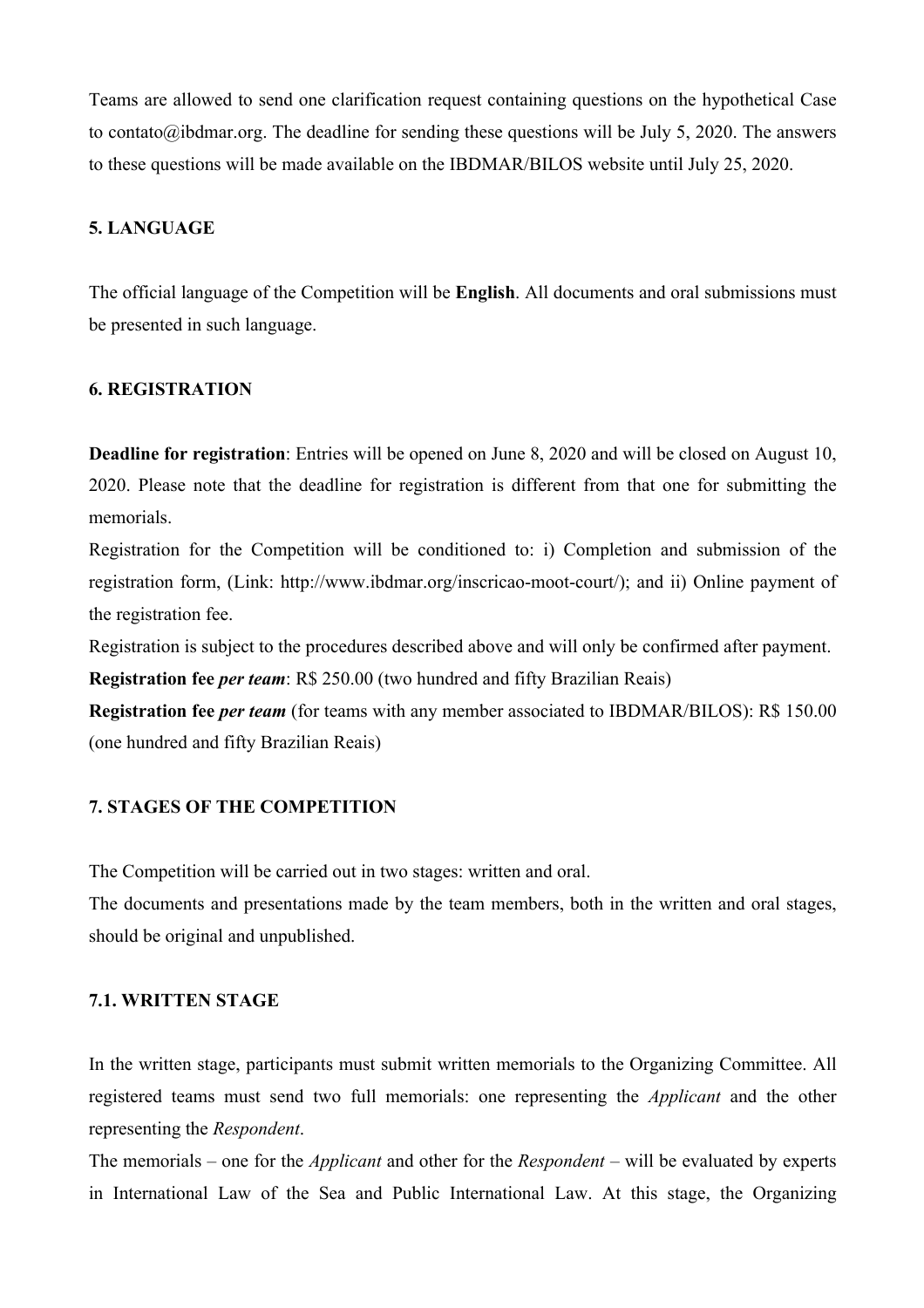Committee reserves the right to disqualify teams that may not reach a basic knowledgeable standard of 50/100.

All proficient teams in the written stage will automatically qualify for the oral stage.

The memorials should be sent to thiagoborges@ibdmar.org and to contato@ibdmar.org. The e-mail above described should be sent with the *subject* "MEMORIALS – NAME OF THE FACULTY/UNIVERSITY/RESEARCH GROUP".

**The deadline for submitting the memorials will begin on August 10, 2020 and will be closed on September 20, 2020. Failure to send the two memorials will result in disqualification of the team.**

# **7.1.1. MEMORIALS FORMATING RULES**

Each memorial must be presented as a single document, which should observe the following items:

- Cover;

- Summary;

- Table of Authorities;

- Each memorial must not exceed the total of 12 pages (excluded from this count, cover, summary and table of authorities).

Spacing: 1.5

Margins: Top: 2cm, Bottom: 2cm, Left: 2cm, Left: 2cm

Source: Arial 12

**The memorials should not contain any information of the team and of team members.**

# **7.2. ORAL STAGE**

For the oral stage, exceptionally this year, will take place online. The online platform will be announced until July 25.

At this stage, participants will be invited to simulate the oral hearings of the ITLOS hypothetical Case.

The teams' memorials will be made available to the judges in each round. However, in the oral stage, teams will not be bound to their memorials. The memorials will not be taken into account in the teams' score in the oral stage.

**Oral presentations during the Round must be made by two, and only two Members, from each Team.**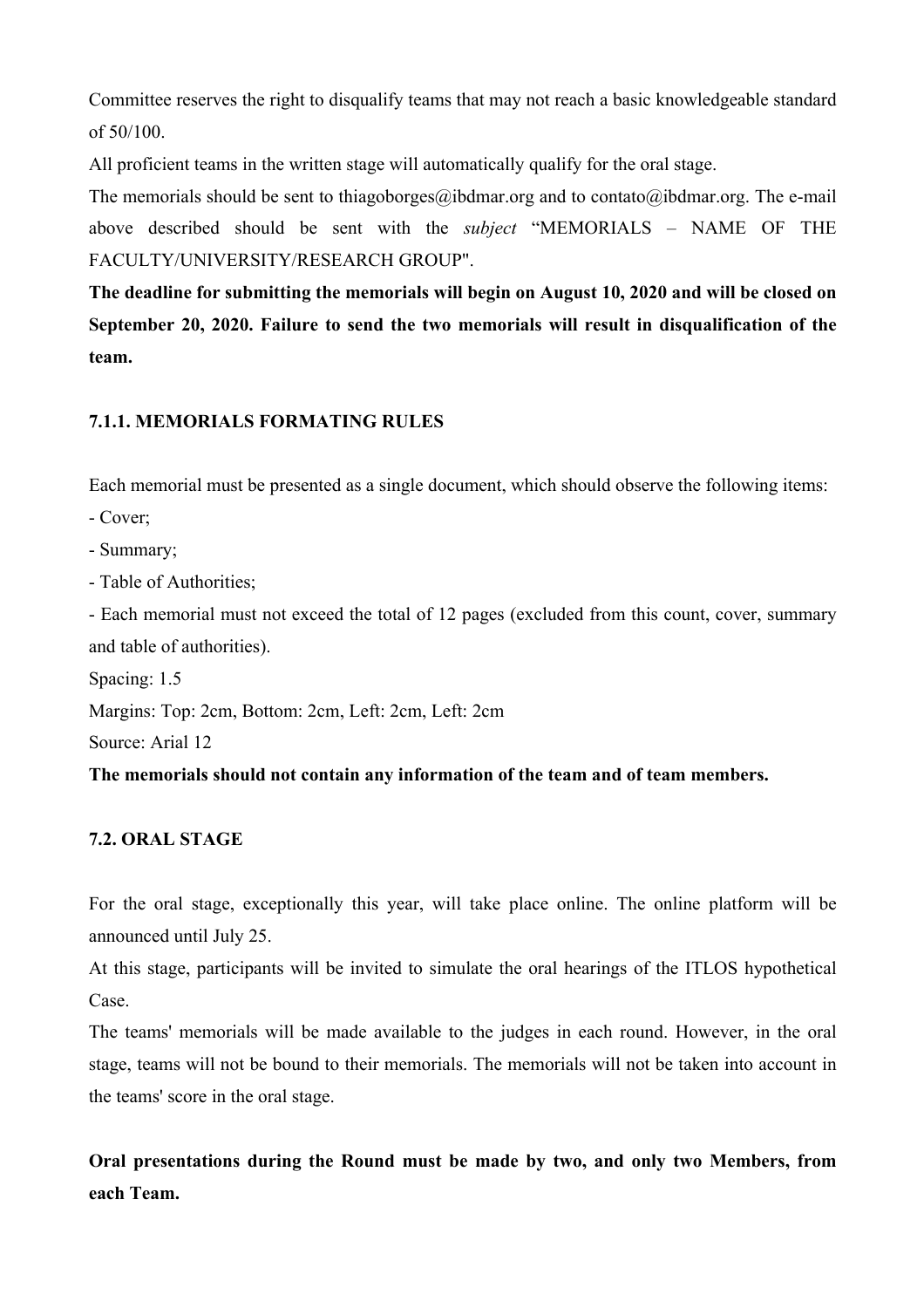Prior to the beginning of the Oral Round, each Team must indicate to the bailiff and the judges how it wishes to allocate its 40 minutes among (a) its first Oralist, (b) its second Oralist, and (c) reply (for Applicant) or rejoinder (for Respondent).

The Team may not allocate more than 25 minutes, including reply or rejoinder, to either Oralist, although in extenuating circumstances, the Judges have discretion to permit a single Oralist to argue beyond the 25-minute limit.

Time allocated for but not used by one Oralist may not be used by the other Oralist or saved for rebuttal or sur-rebuttal.

Any Team Member may act as an Oralist during any round of the Competition, and need not always argue the same side.

During each Oral Round, one additional Team Member may be present to the online session with the two Oralists, as Counsel. The person acting as Counsel need not be the same person in each Oral Round.

Before the oral rounds, teams will have access to the opponent teams' memorial.

Communications between Oralists and Counsel during the online session are allowed only in writing.

The content of the *reply*/*rejoinder* shall be directed to bringing out the issues that still divide the **Parties** 

Teams' delays to the online session longer than 15 minutes will not be tolerated. The reorganization of the rounds and possible penalties are subject to the discretion of the Administrator, based on the analysis of each factual situation.

At the oral stage, only oralists can argue.

Oral Rounds rules may have some adaptations due to the online platform selected to the Competition.

#### **7.2.1. ADVANCED ROUND**

If more than six Teams register in the ITLOS Moot Court Competition, a Semifinal Round will be placed between the best four Teams ranked in the Preliminary Rounds.

In this case, First Ranked Team will face the Fourth ranked and Second ranked will face the Third Ranked.

The best ranked Team may choose the side it will serve, as Applicant or Respondent.

In the Advanced Round, no grades will be given by the judges. They will only point the winner of the round or decide to tie. In case of tie, the memorial grades will decide the winner.

The winners of the Semifinal Round go to the Final Round.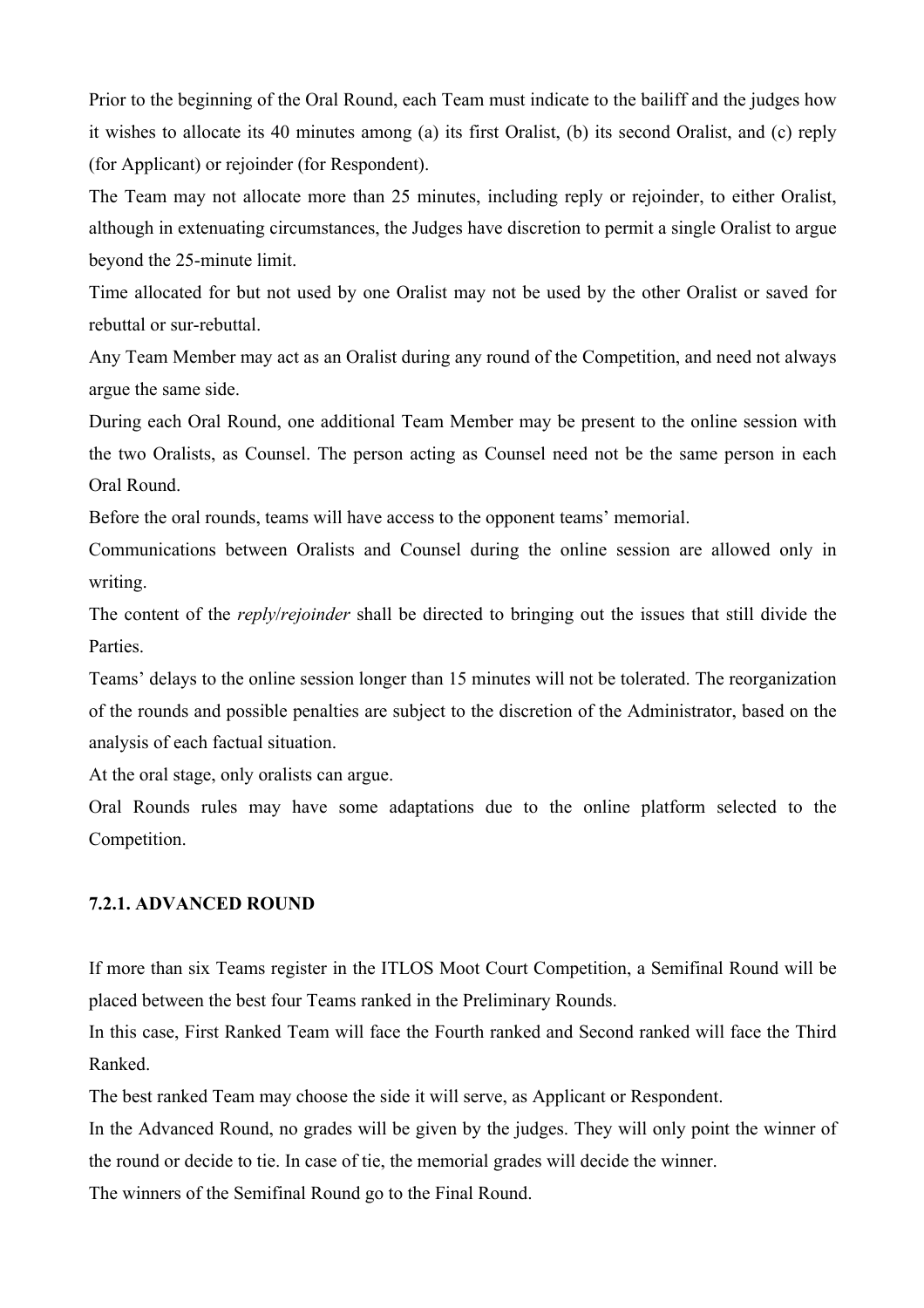### **7.2.2 FINAL ROUND**

The two best ranked Teams from Preliminary Rounds, or the winners of Semifinal Rounds will face each other in the Final Round.

The best ranked Team in the Final Round may choose the side it will serve, as Applicant or Respondent.

In the Final Round, no grades will be given by the judges. They will only point the winner of the round. No tie decision is allowed in the Final Round. The Team with more indications as winner wins the Final Round.

## **8. OFFICIAL WEBSITE**

Official documentation and other practical information will be made available on the official BILOS website: http://www.ibdmar.org/.

#### **9. TEAMS**

#### **9.1. Institutional/Team Eligibility**

All educational institutions offering a degree in law or in a field related to international law or international relations are eligible to participate in the Competition. All determinations of eligibility are in the discretion of the IBDMAR/BILOS Board.

Each institution may enter one Team, regardless of the number of colleges, departments, faculties, or schools within that institution, and the Team may include students from one or more of its colleges, departments, faculties, or schools (for example, by allowing a student in an international relations program to compete on the Team with students from its law faculty). However, a duly authorized officer of an institution may petition the IBDMAR/BILOS Board, in writing and prior to the start of the Competition Year, to allow the participation of more than one Team from that institution. Additional Teams may be allowed if it is established that each such Team fulfills the participation and registration requirements of these Rules, and the Teams represent different colleges, faculties, branches, departments, or campuses of the same institution and will be participating independently of each other.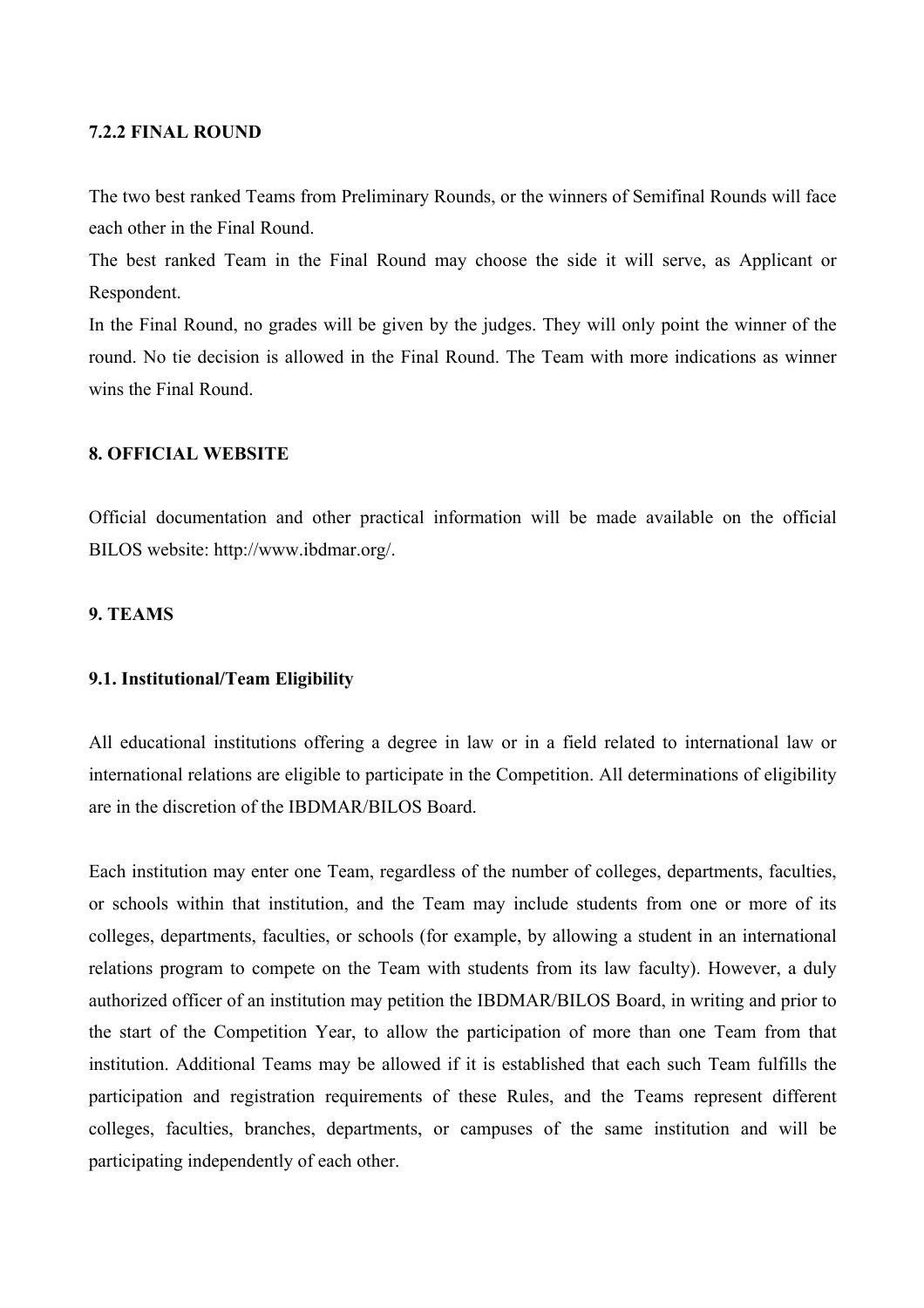A duly authorized officer of two or more institutions may petition the IBDMAR/BILOS Board, in writing, to allow the participation of one Team composed by Team Members from different institutions. In this situation, the IBDMAR/BILOS Board shall authorize any extra Team from these institutions.

Institutions that have outstanding debts for fees or other Competition obligations are not eligible to compete in the Competition until such fees have been paid or obligations have been satisfied.

#### **9.2. Team Composition**

A Team may be composed of two to five Team Members who shall be the only individuals contributing to the work product of the Team over the course of the Competition Year. Substitutions of Team Members must be made in accordance with these Rules.

## **9.3 Team Member Eligibility**

A person may be a Team Member if he or she: (a) is pursuing a law degree, an international lawrelated degree, or an international relations-related degree; and (b) intends to compete on behalf of an eligible institution at which he or she is enrolled as a full-time or part-time student as of (i) the Team Member registration deadline; and (c) has not, after having graduated from any type of law degree program, either (i) engaged in the practice of law, or (ii) engaged in any paid or unpaid activity (outside of degree studies) which would give the student an undue advantage in any aspect of the Competition over students who have not yet completed their first law degree; and (d) has never participated as judge, either of Memorials or in any Oral Round, at any level of the ITLOS Moot Court Competition.

At each Oral Round only two Team Members must serve as oralists. One third Team Member may complete online session as Counsel.

Advisors, Coaches and Observers are not part of the Team and cannot complete the online session during an Oral Round.

The official appointment of the members, *coach/coaches* and the observers, somehow academically linked to the appointing institution, will be at the discretion of each University, Faculty or Research Group responsible for the appointment.

## **9.4. Outside Assistance to Teams**

Each Team must research, write, edit, and develop its own legal and factual arguments without the assistance of persons who are not Team Members.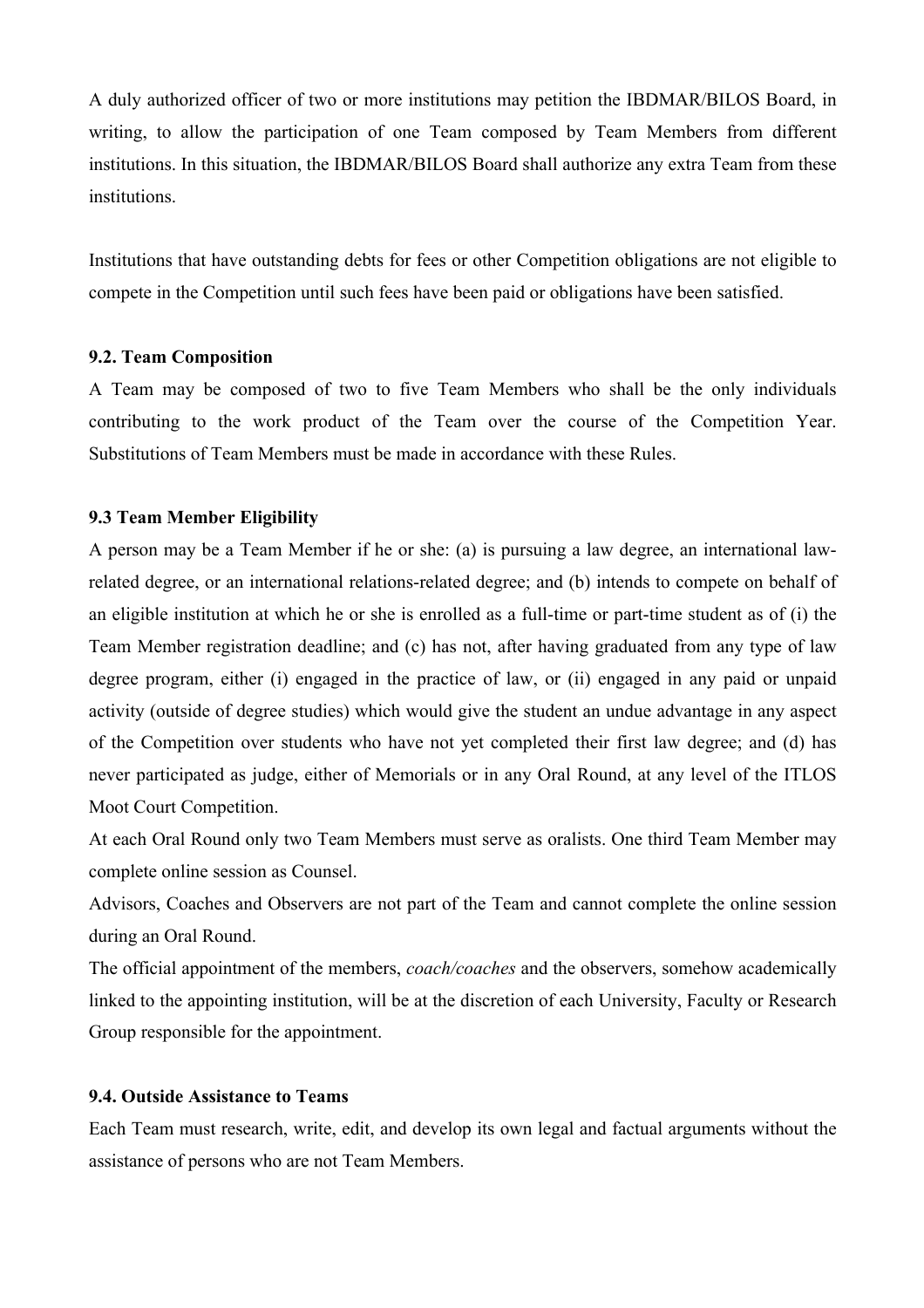Any Team that receives outside assistance may be penalized and may be disqualified from the Competition.

Team Advisors and Coaches may provide advice to a Team, provided such advice is limited to: (a) general instruction on the basic principles of international law; (b) general advice on research sources and methods; (c) general advice on memorial writing techniques; (d) general advice on oral advocacy techniques; (e) general advice on the organization and structure of arguments in the Team's written and oral pleadings; (f) general commentary on the quality of the Team's legal and factual arguments; (g) advice on the interpretation and enforcement of these Rules; and (h) advice as to pleading options or similar strategic decisions.

## **10. APPOINTMENT OF THE TEAM MEMBERS**

The appointment of team members by Colleges, Research Groups and Universities should be based on a democratic and transparent process, based on a method approved by the institution and its representatives.

For practical reasons, teams that will not be able to travel to the host city on the date of the Competition will be disqualified.

#### **11. ESPIONAGE**

Under no circumstances will be allowed for a team to attend the opposing teams' rounds. If such a rule is violated, penalties such as disqualification may be imposed on the offending team.

No records will be permitted during the oral rounds, unless these occur with the permission of the table of judges.

Such rules do not apply to the final round.

All oral rounds will be open to the general public, except for the members, observers, and *coaches* of other participating teams.

## **12. AWARDS**

The Awards for best memorials, oralists and teams will take place at the closing ceremony of the event. Only Preliminary grades will be considered to decide the Oralist Awards.

#### **13. INTERPRETATION OF THE RULES**